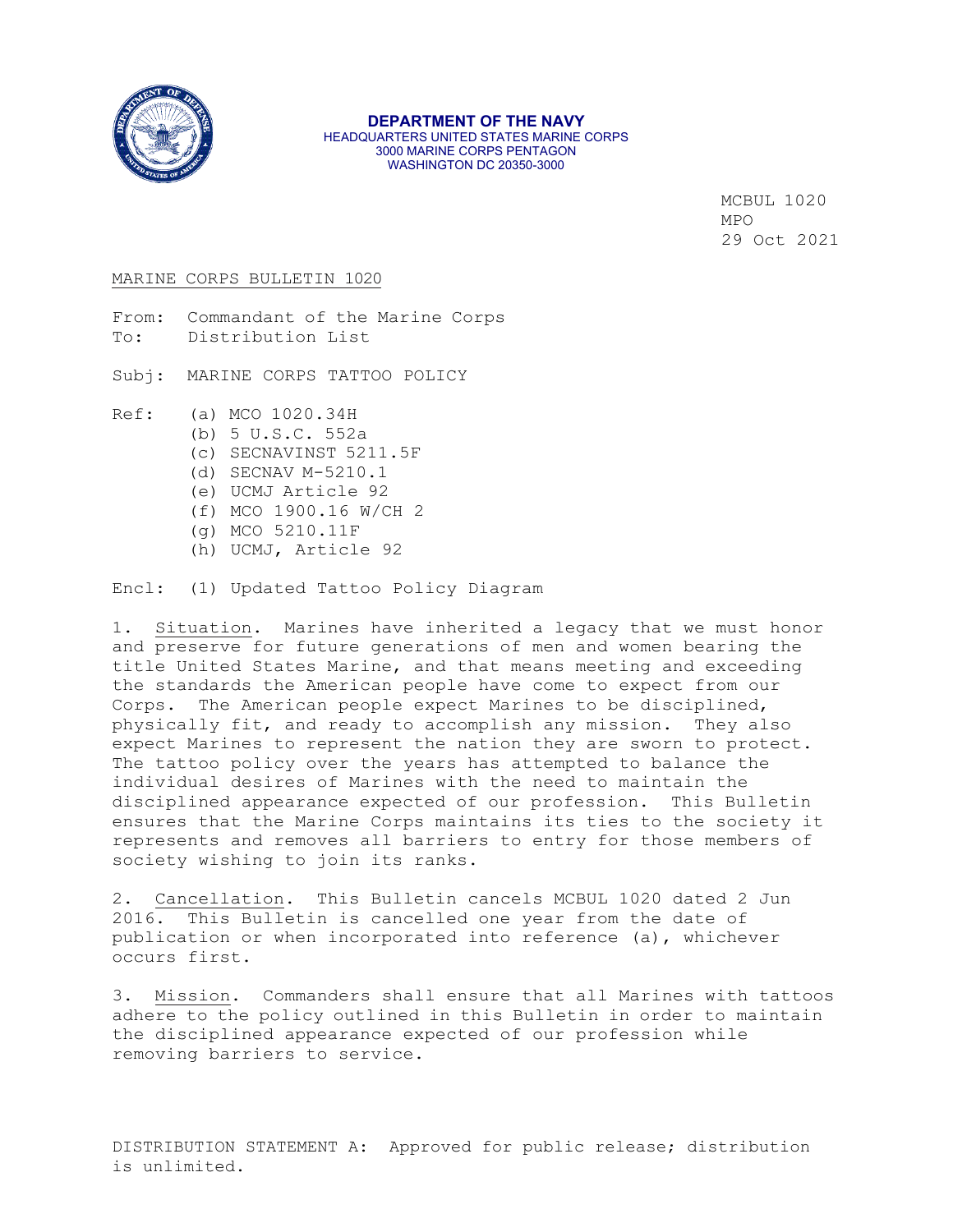### 4. Execution

# a. Commander's Intent and Concept of Operations

 (1) Commander's Intent. Marines may have tattoos on any area of the body, excluding the head, neck, and hands in accordance with this Bulletin. Marines are advised there are future career implications regarding the application of tattoos. A tattoo that is not specifically prohibited may still prevent future duty assignments.

 (2) Concept of Operations. All tattoos must comply with this Bulletin as described below.

 (a) Content of Tattoos. Tattoos that are prejudicial to good order and discipline, or that are of a nature to bring discredit upon the naval service, are prohibited. Examples include, but are not limited to, tattoos that are drug-related, gang-related, extremist, obscene or indecent, sexist, or racist, as further defined below:

 1. Extremist. Extremist tattoos are those affiliated with, depicting, or symbolizing extremist philosophies, organizations, or activities. Extremist philosophies, organizations, and activities are those which advocate racial, gender, or ethnic hatred or intolerance; advocate, create, or engage in unlawful discrimination based on race, color, gender, ethnicity, religion, national origin, sexual orientation, or gender identity; advocate violence or other unlawful means of depriving individual rights under the U.S. Constitution and federal or state law; advocate, engage in, or support terrorism; advocate, engage in, or support the forceful, violent, unconstitutional, or otherwise unlawful overthrow of the government of the United States, any state, commonwealth, district, or territory of the United States; or advocates, engages in, or encourages military personnel or DoD or US Coast Guard civilian employees to violate laws or disobey lawful orders or regulation for the purpose of disrupting military activities.

 2. Obscene or Indecent. Obscene or indecent tattoos are those reflecting a form of immorality relating to sexual impurity which is grossly vulgar, obscene, and repugnant to common propriety, or whose appearance tend to excite sexual desire or deprave morals with respect to sexual relations.

 3. Sexist. Sexist tattoos are those that that degrade or demeans a person based on gender.

 4. Racist. Racist tattoos are those that that degrade or demean a person based on race, ethnicity, or national origin.

2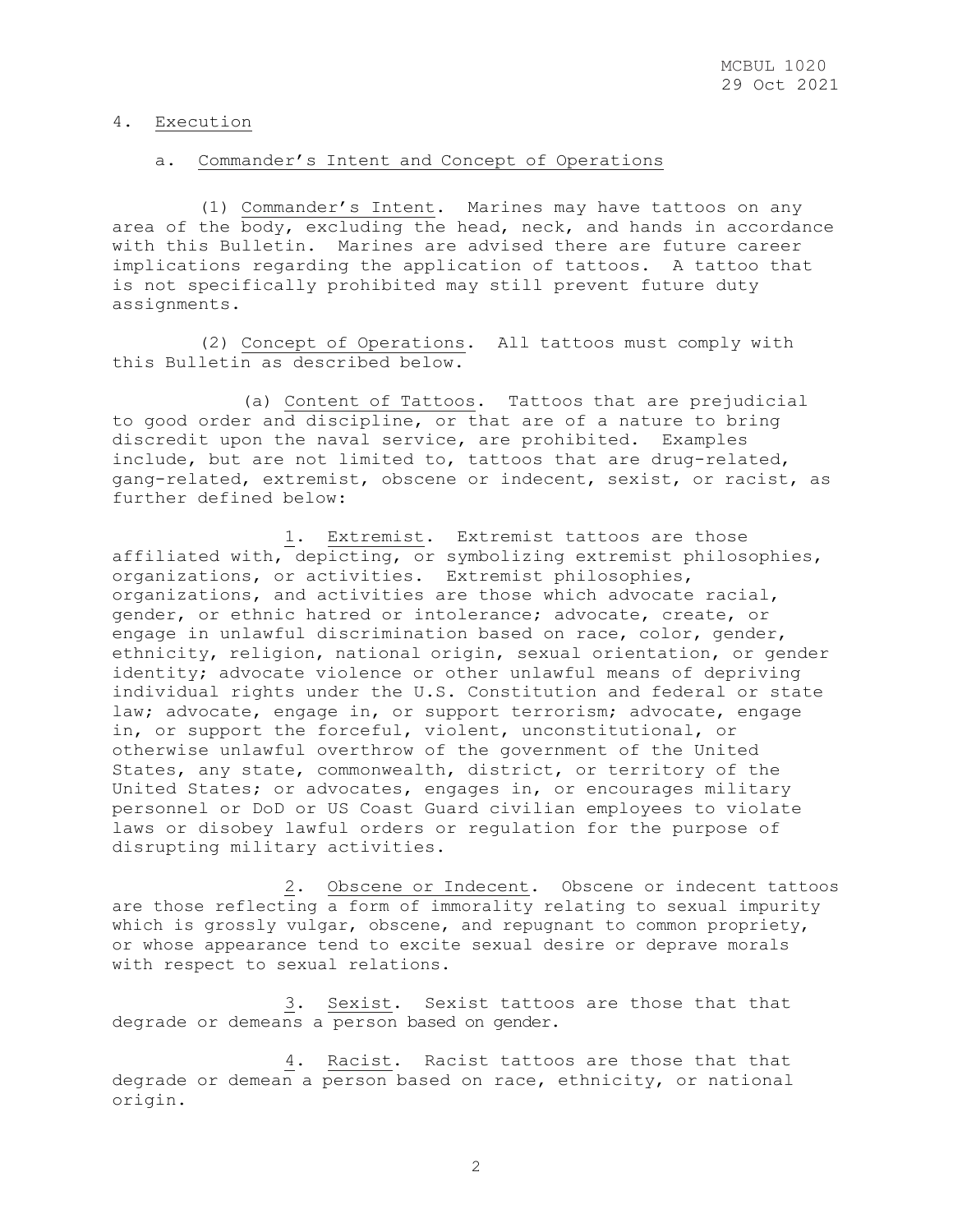(b) Head or Neck Tattoos

 1. Tattoos on the head or neck, including in or around the mouth area, are prohibited.

 2. The head is defined as the portion of the body above the first cervical vertebrae (C1).

 3. The neck is defined as the portion of the body above the collarbone in the front area, above the seventh cervical vertebrae (C7) in the back area.

#### (c) Chest or Back Tattoos

 1. Tattoos on the chest or back must be below the collarbone and seventh cervical vertebrae (C7). Tattoos on the chest or back must be covered by wearing a properly fitting crewneck t-shirt with no portion of the tattoo showing.

 2. The crew-neck t-shirt is required to be worn if a tattoo is visible in the "V" area created by the open collar of the short sleeve khaki shirt or utility coat (below the collarbone).

 (d) Lower Arm Tattoos. Lower arm tattoos may extend down no further than a line around the circumference of the wrist measured at the wrist bone. (The prominent head of the ulna as it meets the wrist below the little finger.)

 (e) Hand, Finger, and Wrist Tattoos. Tattoos on the hands and fingers are prohibited, with the exception of a single band tattoo of no more than 3/8 of an inch in width on one finger of each hand. The hand includes the area from the wrist bone to the end of the fingertip.

 (f) Ultra-Violet (UV) Tattoos. Any tattoo only visible or apparent with the use of ultra-violet light must still adhere to the guidance in this Bulletin.

 (g) Brands. Brands and other body art are subject to the same requirements, limitations, and prohibitions applicable to tattoos.

 (h) Exceptions to Policy (ETP). Marines or applicants with tattoos or brands outside of the authorized areas delineated within this Bulletin may request an exception to policy to the appropriate adjudicating authority, with the understanding that ETPs are not likely to be approved.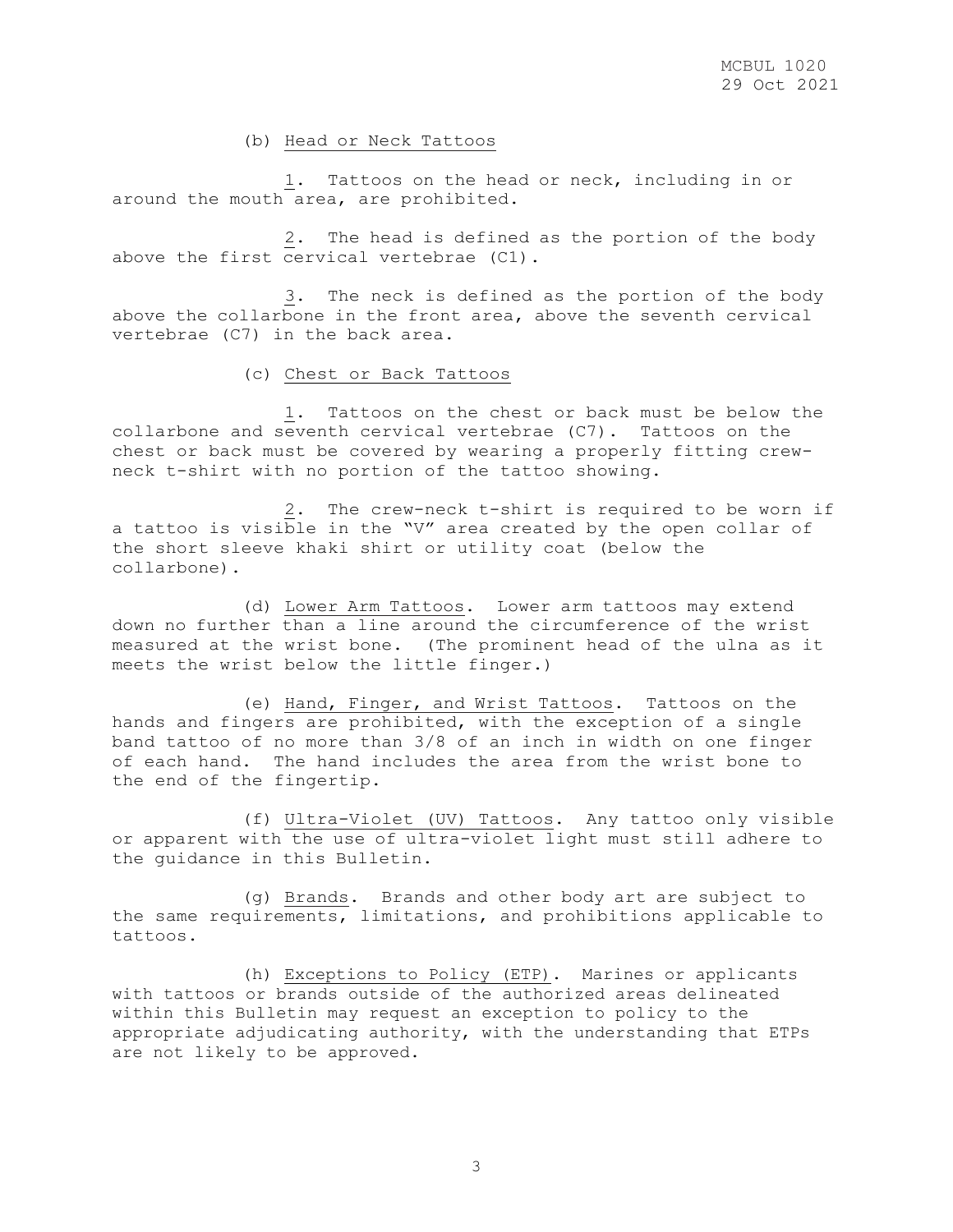#### b. Subordinate Element Missions

 (1) Deputy Commandant for Manpower and Reserve Affairs(DC M&RA). DC M&RA is responsible for maintaining the Marine Corps official tattoo policy and is the final adjudicating authority for all tattoo issues.

# (2) Director, Manpower Management Division (Dir MM)

 (a) Dir MM is the adjudicating authority for all Active Component (AC) post-accession (i.e., upon completion of recruit training/officer candidate school) tattoo issues. These include but are not limited to retention, special duty assignments, return to active duty, tattoo content, etc.

 (b) Dir MM is also responsible for adjudicating tattoo issues for officer retention boards.

 (3) Director, Reserve Affairs (Dir RA). Dir RA serves the same role as Dir MM for Reserve Component (RC) post-accession adjudication.

 (4) Commanding General, Marine Corps Recruiting Command(CG MCRC). CG MCRC is the adjudicating authority for any tattoo issue involving accessions (both officer and enlisted), to include enlisted Marines who apply for a commissioning or warrant officer program and prior service accessions.

 (5) Marine Corps Uniform Policy Board (MCUPB). The MCUPB will incorporate all policy direction set forth in this Order into the next update of reference (a).

(6) Commanders. All commanders will ensure:

 (a) Immediate compliance with the tattoo standards set forth in this Bulletin.

 (b) That this Bulletin is appropriately disseminated and that all Marines within their command are properly briefed on its contents as soon as practicable and routinely thereafter.

 1. Enlisted Marines will be reviewed for tattoos each time they submit a retention package to the Commanding Officer. Any tattoos not in compliance with this Bulletin will be reviewed against the Marine's OMPF to ensure a NAVMC 118(11) has been completed to document the tattoo(s), and may result in punitive or administrative action. Retention interviews will also be used as a periodic, informal counseling and instruction period to reinforce the regulations relating to tattoos.

 2. For both officer and enlisted Marines, commanders shall also monitor compliance by reviewing tattoos

4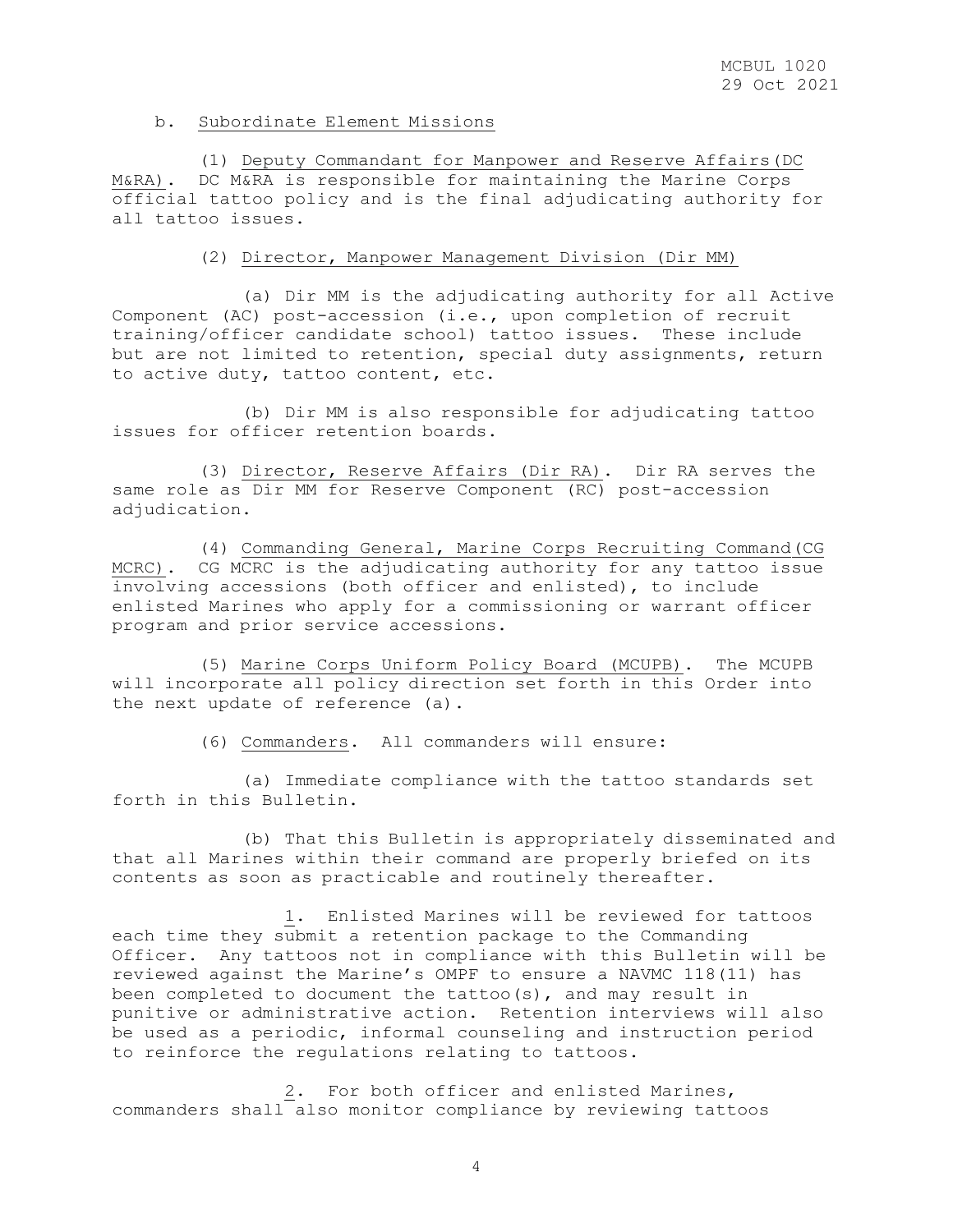during semi-annual height/weight verifications. This requirement is part of the Commanding General's Inspection Program (CGIP) checklist.

## 5. Administration and Logistics

 a. This Bulletin supersedes all previous Marine Corps tattoo policy guidance published in reference (a) or published via MARADMIN.

 b. Officer and Enlisted Marines may continue to be assigned or allowed to serve on Special Duty Assignment (SDA), although assignment to ceremonial and other high visibility units may be restricted.

# c. Questionable Tattoos

 (1) Marines with a questionable tattoo must request official determinations of compliance to DC M&RA (MM/RA) via the chain of command using NAVMC 10274, "Administrative Action (5216)," endorsed to at least the battalion/squadron-level.

 (2) At a minimum, the package must include a photograph of the questionable tattoo or description if in a private area, a copy of any existing documentation relating to the tattoo, measurement of the size in inches, descriptionand location of the tattoo, and an explanation as to why the tattoo was deemed questionable by the commander.

 (3) If the official determination reveals non-compliance, the commander will ensure the results are annotated in the Marine's record NAVMC 118(11) using the documentation parameters in this Bulletin.

 (4) Commanders will determine any additional appropriate administrative or disciplinary actions when Marines obtain tattoos that are not in compliance with this Bulletin.

 d. Forms Management. Navy Forms Online (NFOL) is the official online resource for Marine Corps forms located at <https://www.marines.mil/News/Publications/ELECTRONIC-LIBRARY/Page/2/>

 e. Privacy Act. Any misuse or unauthorized disclosure of personally identifiable information (PII) may result in both civil and criminal penalties. The Department of Navy (DON) recognizes that the privacy of an individual is a personal and fundamental right that shall be respected and protected. The DON's need to collect, use, maintain, or disseminate PII about individuals for purposes of discharging its statutory responsibilities will be balanced against the individuals' right to be protected against unwarranted invasion of privacy. All collection, use, maintenance,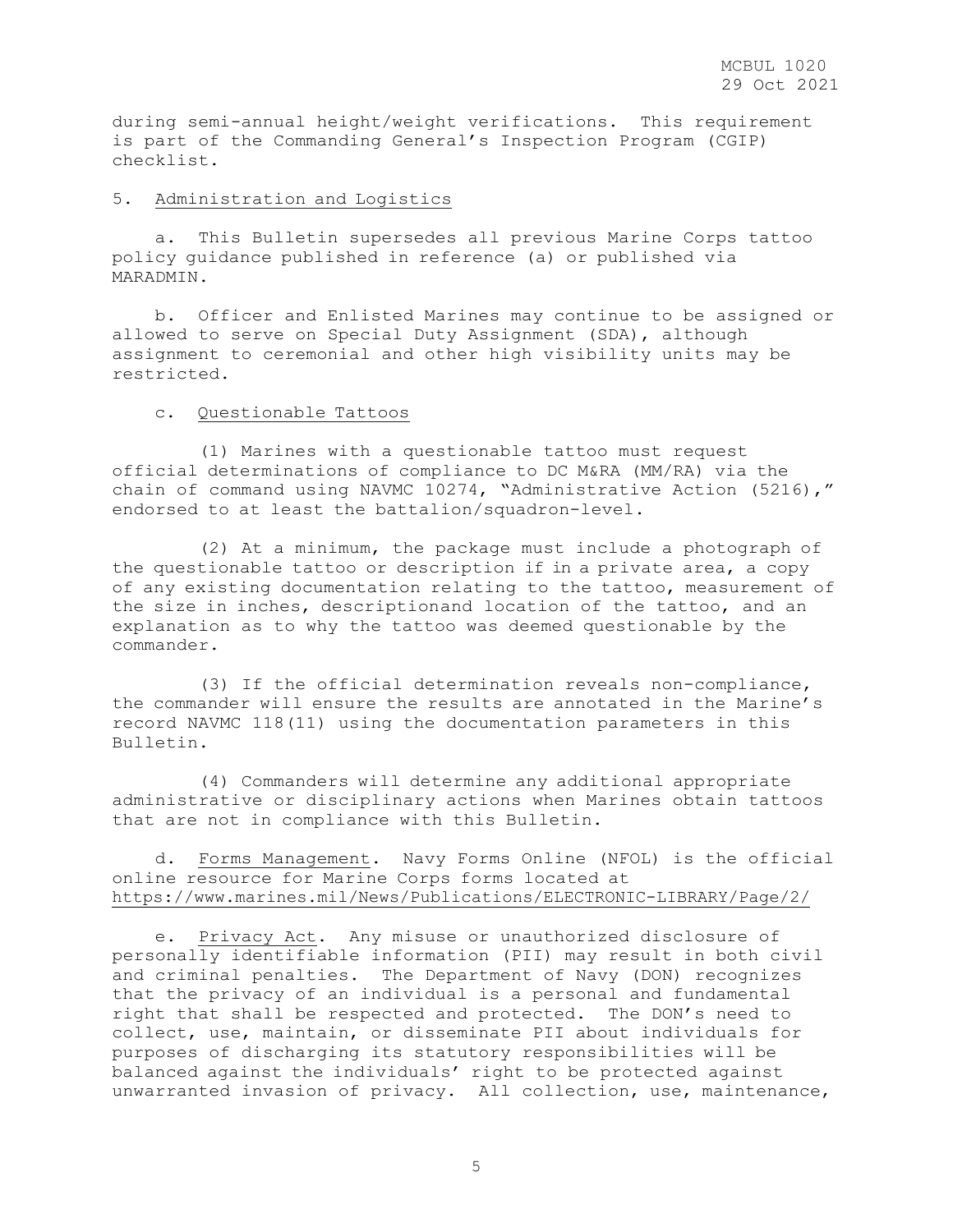or dissemination of PII will be in accordance with the Privacy of 1974, as amended (reference (b) and implemented per reference (c)).

 f. Records Management. Records created as a result of this Bulletin shall be managed according to National Archives and Records Administration (NARA) approved dispositions per reference (d) to ensure proper maintenance, use, accessibility and preservation, regardless of format or medium. Records disposition schedules are located on the [Department of the Navy/Assistant for](https://portal.secnav.navy.mil/orgs/DUSNM/DONAA/DRM/Records-and-Information-Management/Approved%20Record%20Schedules/Forms/AllItems.aspx)  [Administration \(DON/AA\), Directives and Records Management Division](https://portal.secnav.navy.mil/orgs/DUSNM/DONAA/DRM/Records-and-Information-Management/Approved%20Record%20Schedules/Forms/AllItems.aspx)  [\(DRMD\) portal.](https://portal.secnav.navy.mil/orgs/DUSNM/DONAA/DRM/Records-and-Information-Management/Approved%20Record%20Schedules/Forms/AllItems.aspx) Refer to reference (g) for Marine Corps Records Management policy and procedures.

6. Command and Signal

a. Command

 (1) Paragraphs 3 and 4a of this Bulletin are punitive. Violation of the specific prohibitions and requirements in these paragraphs by Marine Corps or Marine Corps Reserve personnel is punishable under Article 92 of the Uniform Code of Military Justice (UCMJ) (reference (h)).

 (2) This Bulletin is applicable to the Marine Corps Total Force.

 (3) Navy personnel must be in compliance with this Bulletin in order to wear the Marine Corps Uniform.

b. Signal. This Bulletin is effective the date signed.

David H. Berger

Distribution: PCN 10255301700